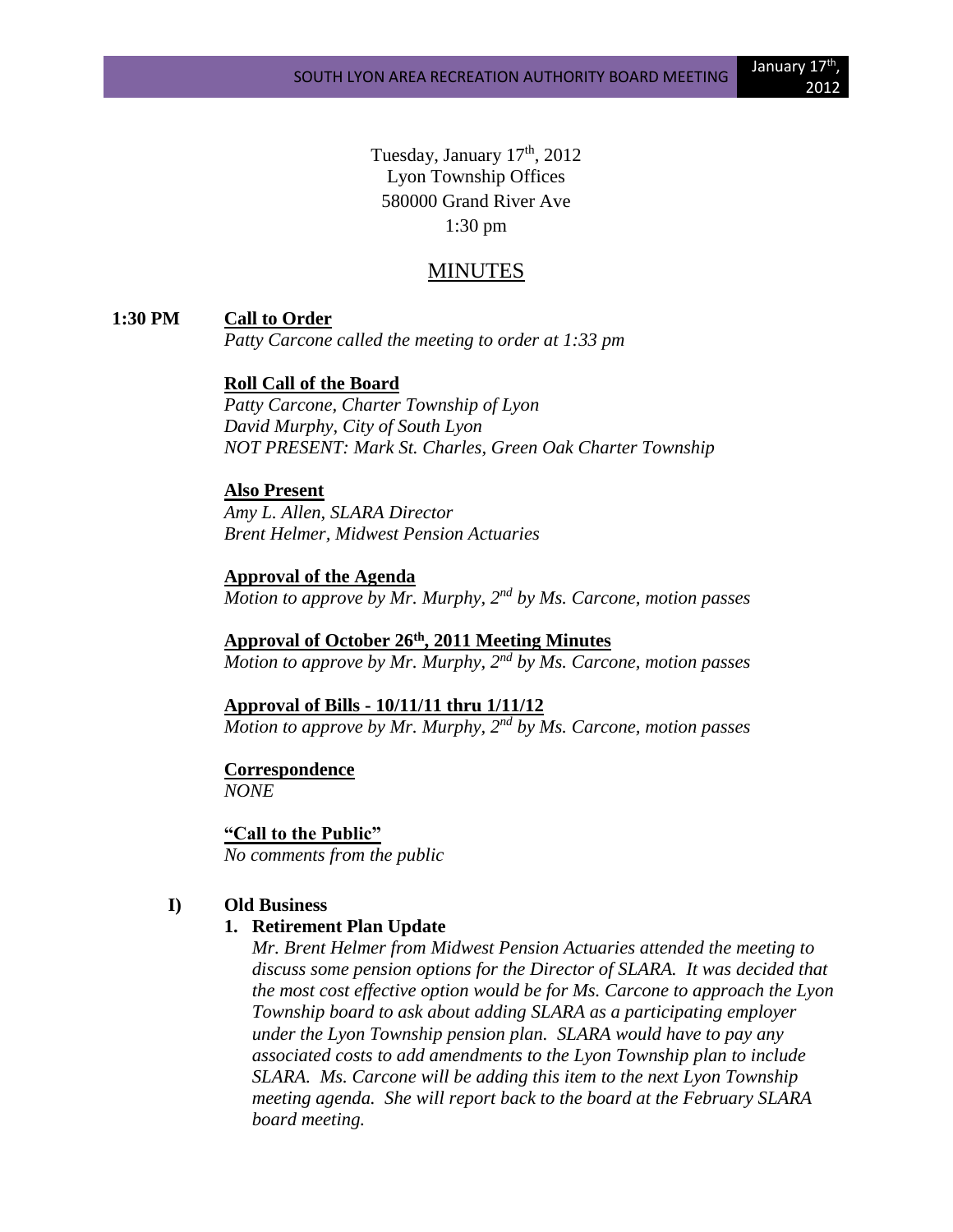## **II) New Business**

#### 1. **Fall Programs/Financial Reports**

*Mrs. Allen shared the Fall 2011 Aquatics, Sports and Enrichment budgets with the board. Income was in line with last year as were expenses.*

#### 2. **SLARA Programs Survey Results**

*Mrs. Allen shared with the board that a Survey Monkey evaluation was sent out to over 300 2011 participants in December of 2011. As of 1/11/12 we have collected over 65 results. This is a 22% participation which is excellent!* 

*We are keeping the survey open until Feb. 29th and we will be raffling off a Rollerama Family gift package valued at \$65 and a Plymouth Whalers family pack valued over \$70 to 2 lucky participants. All raffle prizes were donated! I had sent the board the link to check out responses online.*

#### 3. **Budget Comparison to date from 2010 to 2011**

*Mrs. Allen shared with the board budget actual from July 1 – Jan 11, 2011 and July 1 – Jan. 11, 2012. Revenue was actually up and expenses were down by over \$120,000. In total we have over \$120,000 more total revenue this year than we did last year at this time.*

## 4. **SLARA Office Updates**

- *On November 18<sup>th</sup> we received confirmation from BCBSM that they will be sponsoring SLARA for \$5,000 in 2012!*
- *SLARA will be taking part in Lyon Township Winterfest on January 21st. We are helping with volunteers, staffing a table and selling hot chocolate!*
- *Ms. Allen received a \$200 scholarship from the Michigan Recreation and Parks Association to attend the 2012 Annual Conference to take place in Dearborn on Feb. 8th -10th. She will be attending one day of the event!*
- *As of 1/11/12 we have 7 sponsors for our Daddy/Daughter Dance coming up on 2/17/12! Busch's, Dairy Queen, South Lyon Theatre, Walmart and South Lyon Orthodontics are all returning sponsors. We also have 2 new sponsors; Sun Steel Treating and Fantastic Sams! We also have over \$300 worth of prizes to raffle off, donated by Walmart and Fantastic Sams!*

## 5. **SLARA Director Evaluation**

*This item being tabled until the February board meeting so that Mr. St. Charles can take part.*

6. **2012-2013 Initial Budget Projections & Community Contributions** *Mrs. Allen shared with the board an initial budget projection for 2012-2013 that excludes community contributions. This budget will be discussed and*